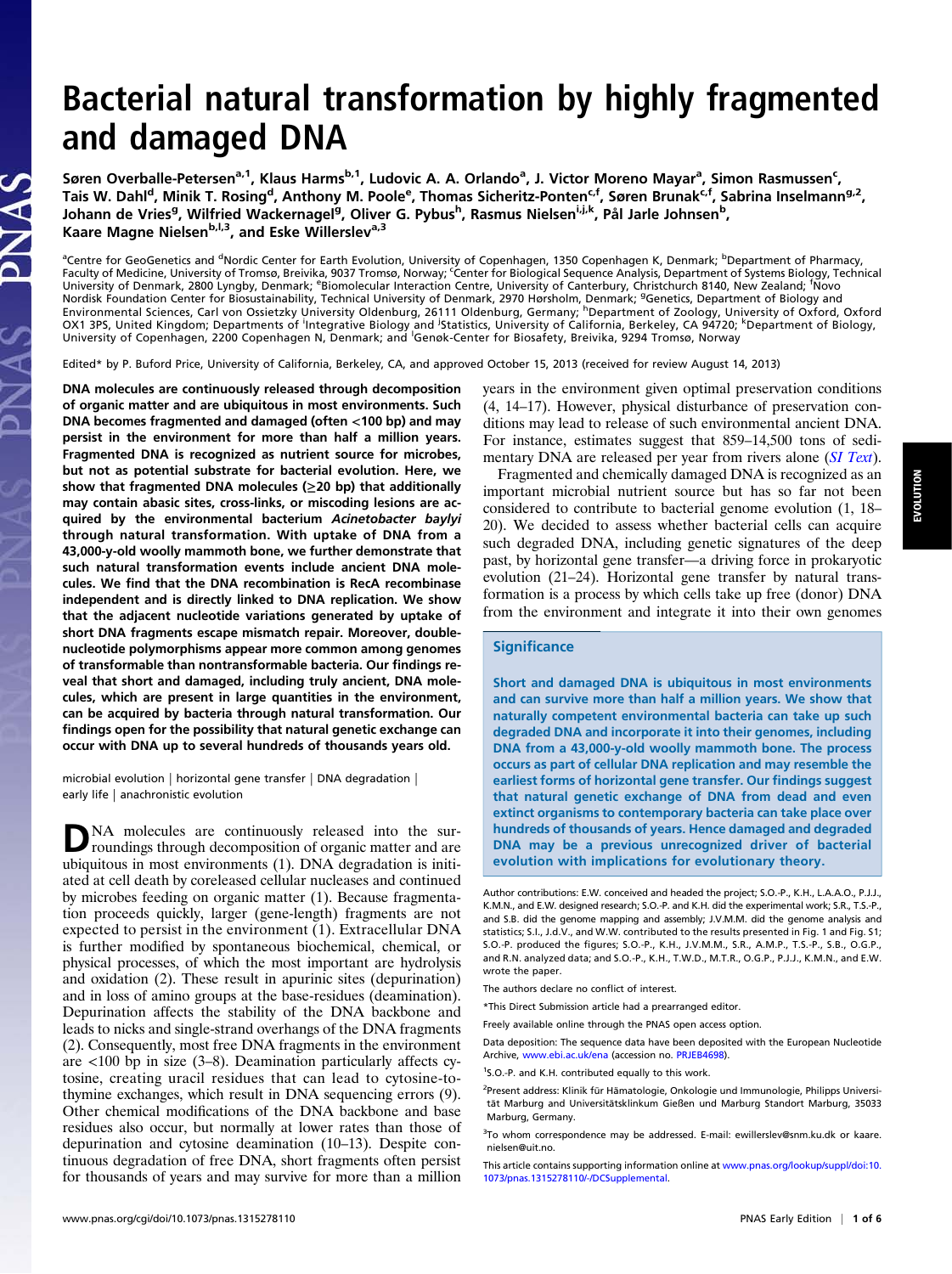(25, 26). The process likely occurs in most environments and is well described for high–molecular-weight DNA (chromosomal fragments typically  $\geq$ 10,000 bp). Taken-up homologous DNA is efficiently incorporated into the genome by RecA-mediated homologous recombination. Successful natural transformation has not been described for DNA shorter than 250 bp (19, 20, 23). In this study we investigate  $(i)$  experimentally, to what extent is short (down to 20 bp) and damaged DNA taken up by natural transformation and integrated into the genome of the model organism Acinetobacter baylyi, a Gram-negative soil bacterium  $(27, 28)$ ; and  $(ii)$  in silico, the effect such recombination events have in genome evolution of transformable species.

#### Results

Short DNA Fragments Can Be Substrates for Natural Transformation of Bacteria. Naturally competent TrpE<sup>−</sup> A. baylyi cells were exposed to linear TrpE<sup>+</sup> DNA ranging in size from 20 to ∼50,000 bp. TrpE encodes anthranilate synthase subunit I, which is part of the tryptophan biosynthesis pathway. Transformation was measured by the frequency of  $trpE^+$  cells that acquired the  $trpE^+$  singlenucleotide substitution (Fig. 1A). Transformation frequency decreased with fragment length (Fig. 1 B and C). DNA substrates ranging between 20 and 120 bp gave similar transformation frequencies, revealing that very short DNA molecules are capable of transforming bacteria. Using a RecA-deficient strain revealed that transformation by these short molecules occurred independently of the RecA recombinase (Fig. 1C). Experiments with a DNase knockout strain ( $\triangle$ recJ  $\triangle$ exoX) (see [SI Text](http://www.pnas.org/lookup/suppl/doi:10.1073/pnas.1315278110/-/DCSupplemental/pnas.201315278SI.pdf?targetid=nameddest=STXT), [Table S1](http://www.pnas.org/lookup/suppl/doi:10.1073/pnas.1315278110/-/DCSupplemental/st01.docx), and [Fig. S1](http://www.pnas.org/lookup/suppl/doi:10.1073/pnas.1315278110/-/DCSupplemental/pnas.201315278SI.pdf?targetid=nameddest=SF1) for characterization of these  $A$ . *baylyi* mutants) revealed that singlestrand DNA exonucleases are the main factors degrading short cytoplasmic DNA (Fig.  $1C$  and  $SI$  Text), consistent with reports on limiting factors for artificial transformation by electroporation (18, 19). Experiments with different DNA concentrations showed that transformation by 60-bp substrates resulted in one-hit kinetics, as is the case with large molecules ([SI Text](http://www.pnas.org/lookup/suppl/doi:10.1073/pnas.1315278110/-/DCSupplemental/pnas.201315278SI.pdf?targetid=nameddest=STXT) and [Fig. S2](http://www.pnas.org/lookup/suppl/doi:10.1073/pnas.1315278110/-/DCSupplemental/pnas.201315278SI.pdf?targetid=nameddest=SF2)). Consequently, each DNA molecule has the same probability of transforming a cell independent of DNA concentration. In brief, transformation potential of DNA fragments varies with length, but not with concentration (Fig. 1B).

Natural Transformation Was Not Affected by the Presence of DNA **Damages.** In a  $\Delta$ recJ  $\Delta$ exoX strain, damages such as nicks, gaps, or tails in DNA substrates of 40–60 bp had no substantial influence on transformation frequency (Fig.  $2A$  and B, and [Fig. S3](http://www.pnas.org/lookup/suppl/doi:10.1073/pnas.1315278110/-/DCSupplemental/pnas.201315278SI.pdf?targetid=nameddest=SF3)  $A$  [and](http://www.pnas.org/lookup/suppl/doi:10.1073/pnas.1315278110/-/DCSupplemental/pnas.201315278SI.pdf?targetid=nameddest=SF3)  $B$ ). Also, the presence of segments with no homology to the selective gene (terminal 20 bp of a 60-bp substrate) or chemical modifications of 5′-ends (carboxy-X-rhodamine and other adducts; nonphosphorylation) did not affect transformation frequency (Fig. 2 A and B, and [Fig. S3](http://www.pnas.org/lookup/suppl/doi:10.1073/pnas.1315278110/-/DCSupplemental/pnas.201315278SI.pdf?targetid=nameddest=SF3) A and B), suggesting cellular processing of the 5′-end. Moreover, uracil residues or abasic (apurinic/apyrimidinic: AP) sites at  $trpE$  codon wobble positions did not substantially decrease transformation frequency even when located only 7 or 8 nt away from the marker (Fig. 2 A and B). AP sites directly neighboring or replacing the marker decreased but did not abolish transformation. The decrease was alleviated when a base excision repair (BER) endonuclease-deficient mutant  $(\Delta nth)$  was used (Fig. 2 A and C). This suggests that BER efficiently repaired these damages by nicking and gap repair (29). However, if not repaired by BER, the AP-7 DNA in the <sup>Δ</sup>nth strain had a fourfold decreased transformation frequency compared with the Oli-60 DNA (Fig. 2  $B$  and  $C$ ). This is consistent with insertion of a random nucleotide opposite the recombined DNA during the subsequent round of genome replication. Overall, the results indicate that the damages typically present in fragmented environmental DNA, including ancient DNA, have little influence on natural transformation in a  $\Delta$ recJ  $\Delta$ exoX background. Absence of RecJ and ExoX nucleases allows for elevated detection and robust quantification of rare transformation events while not



Fig. 1. Natural transformation of A. baylyi by short DNA. (A) Chromosomal location of the single-nucleotide substitution marker (trpE27; [SI Text](http://www.pnas.org/lookup/suppl/doi:10.1073/pnas.1315278110/-/DCSupplemental/pnas.201315278SI.pdf?targetid=nameddest=STXT)) with sequence detail of the point mutation locus (bold) and proportional sizes of the donor DNA substrates (containing the wild-type residue G at the mutation locus). (B) Transformation efficiencies of wild type (circles;  $n = 3-7$ ) and  $\triangle$ recJ  $\triangle$ exoX (triangles; n = 3–7; 26 for the 60-mer) calculated as transformants per marker-containing molecule with 100 ng/mL donor DNA of different lengths. (C) Transformation frequencies (mean with SD from three or more experiments) obtained with 100 ng/mL donor DNA of different lengths and calculated as transformants per recipient. Strains: wild type [circles;  $n = 3-7$ ; frequencies were always higher than the mutational background (ANOVA:  $P =$ 0.033) determined in control experiments without DNA], ΔrecA (squares;  $n = 3$ ), and  $\triangle$ recJ  $\triangle$ exoX (triangles;  $n = 3-7$ ; 26 for the 60-mer). The solid and dashed horizontal lines mark the background mutation frequency of the wild-type and ΔrecJ ΔexoX strains, respectively. See also [Table S1.](http://www.pnas.org/lookup/suppl/doi:10.1073/pnas.1315278110/-/DCSupplemental/st01.docx)

affecting viability nor DNA repair functions of A. baylyi (Fig. 1 B and C; [SI Text](http://www.pnas.org/lookup/suppl/doi:10.1073/pnas.1315278110/-/DCSupplemental/pnas.201315278SI.pdf?targetid=nameddest=STXT), [Table S1,](http://www.pnas.org/lookup/suppl/doi:10.1073/pnas.1315278110/-/DCSupplemental/st01.docx) and [Fig. S1](http://www.pnas.org/lookup/suppl/doi:10.1073/pnas.1315278110/-/DCSupplemental/pnas.201315278SI.pdf?targetid=nameddest=SF1)).

Ancient DNA Can Be Taken Up and Integrated into the A. baylyi Genome by Natural Transformation. To confirm that the results with modern fragmented and damaged DNA also apply to ancient DNA, we recovered 43,000-y-old DNA. Ancient bacterial DNA is extremely difficult to authenticate (30). Therefore, to exclude modern DNA contamination, we instead used DNA from an extinct animal—a woolly mammoth (Mammuthus primigenius) of which we had a large bone available. We used the mammoth DNA to naturally transform an A. baylyi  $\Delta$ recJ  $\Delta$ exoX strain carrying a DNA sequence similar to a defined stretch of mammoth mitochondrial DNA (Fig.  $2 D$  and E). Using the 43,000-y-old DNA, resembling about  $10<sup>9</sup>$  target molecules, we identified one isolate with a restored mammoth mtDNA sequence. In extensive control experiments without DNA, mutants resembling transformants were not encountered (for detailed descriptions, see *[SI Text](http://www.pnas.org/lookup/suppl/doi:10.1073/pnas.1315278110/-/DCSupplemental/pnas.201315278SI.pdf?targetid=nameddest=STXT)*). False-positive transformants (e.g., originating from contemporary human mtDNA; Fig. 2D) could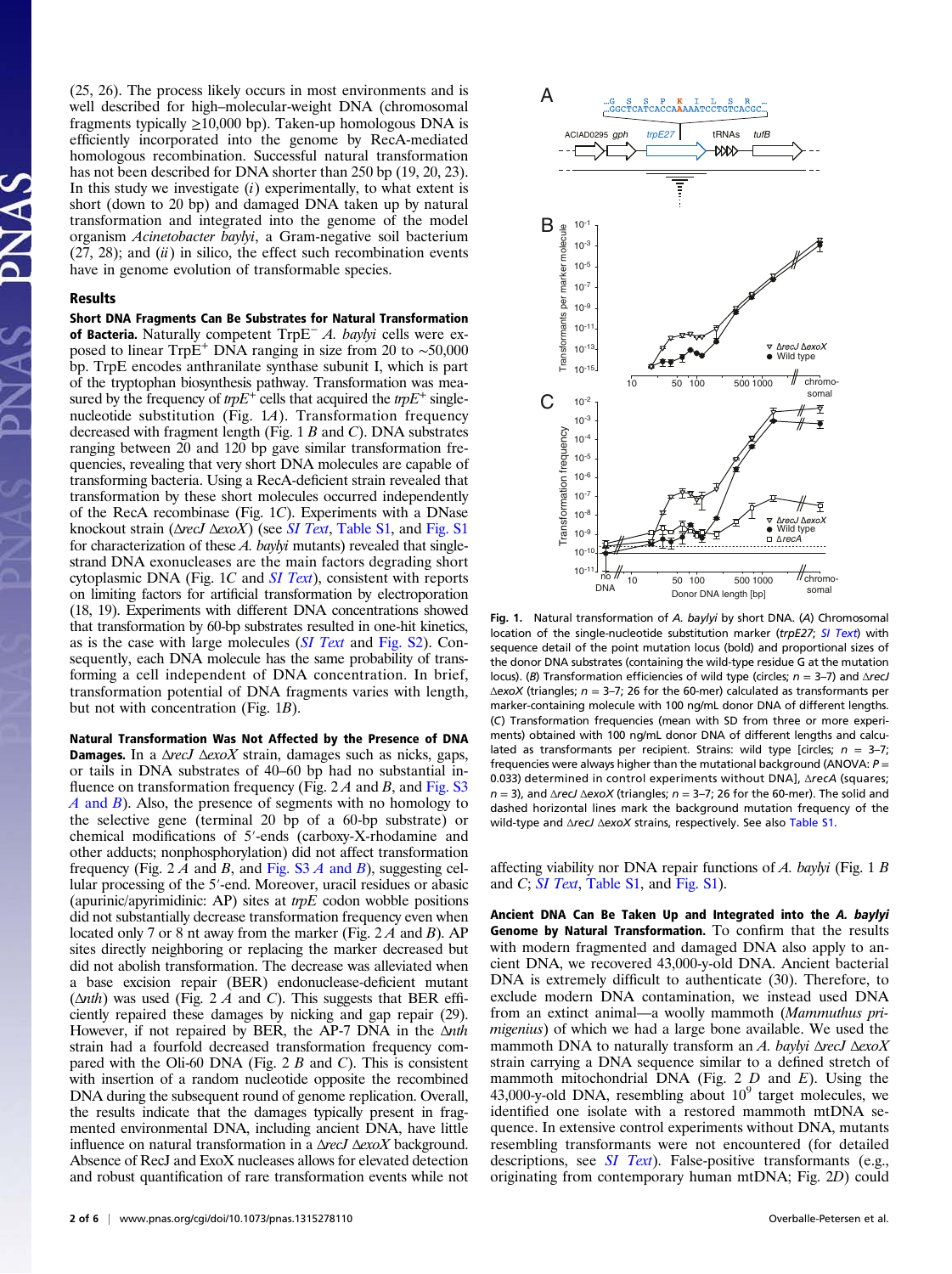

Fig. 2. Natural transformation by damage-containing DNA. (A) Sequence details of end modifications, internal lesions, uracil (U)- and AP site (X)-containing donor DNA substrates. Position of the marker nucleotide is indicated by the dashed line. (B and C) Transformation frequencies of the ΔrecJ ΔexoX and  $\triangle$ recJ  $\triangle$ exoX  $\triangle$ nth (BER endonuclease III-deficient) strains (n = 3-7; 26 for the Oli-60 with ΔrecJ ΔexoX) with DNA substrates shown in A. Transformation frequencies were calculated as in Fig. 1C. (D) Chromosomal location and sequence detail of the detection construct for mammoth mtDNA (hisC::′ND5i′ with double stop codons and nucleotide variations in bold), and sequence details of mammoth and human mtDNA (additional nucleotide polymorphisms are underlined). In all transformants obtained in control experiments with human mtDNA substrates, the boxed sequence was present. See also [SI Text](http://www.pnas.org/lookup/suppl/doi:10.1073/pnas.1315278110/-/DCSupplemental/pnas.201315278SI.pdf?targetid=nameddest=STXT). (E) Diagram of the ancient DNA experiment. Woolly mammoth DNA was used as donor DNA for natural transformation of the hisC::'ND5i' strain.

be excluded by PCR screening and DNA sequencing ([SI Text](http://www.pnas.org/lookup/suppl/doi:10.1073/pnas.1315278110/-/DCSupplemental/pnas.201315278SI.pdf?targetid=nameddest=STXT)). This finding reveals that authentic ancient DNA can recombine with bacterial genomes through natural transformation. However, as ancient DNA molecules are fragmented to different sizes and may have undergone various types of damages, the experiment does not reveal the exact characteristics of the ancient donor DNA that recombined. To examine the general molecular process behind the recombination, we conducted a range of additional experiments.

Cellular Uptake of Short DNA Occurred by Natural Transformation, but Integration Occurred During DNA Replication of the Lagging Strand. In type IV-pilus- and ComA-deficient mutants, natural transformation was abolished regardless of DNA size ([SI Text](http://www.pnas.org/lookup/suppl/doi:10.1073/pnas.1315278110/-/DCSupplemental/pnas.201315278SI.pdf?targetid=nameddest=STXT)), demonstrating that the same mechanism underlies the uptake of long and short DNA fragments into the bacterial cytoplasm (31, 32). We hypothesized that the RecA-independent recombination (Fig. 1C) with DNA fragments occurred by single-strand annealing of the incoming DNA strand with the discontinuously synthesized strand at replication forks (Fig. 3A), as previously described after artificial DNA exposure in Escherichia coli and Legionella pneumophila  $(18, 19)$ . We confirmed this experimentally by using short mismatch-containing heteroduplex donor DNA and sequencing of transformants (Fig. 3A) and by using single-stranded donor DNA (Fig. 3 B and C). The data confirmed that transformation by short DNA was associated with DNA replication; in >97% of transformants, the DNA donor strand corresponded to the lagging strand of replication. The feasibility of short DNA molecules acting as primers in replication (Fig. 3A) is provided by trimming of the 5′-end of the incoming DNA during uptake/recombination (this study) and by cleavage of the 3′-end during uptake (33).



Fig. 3. Recombination with very short DNA. (A and B) Donor DNA substrate illustrations: the top strand is depicted in red, and the bottom strand in blue. (A) Heteroduplex DNA with sequence detail and proposed integration mechanism. A bottom strand fragment can anneal with the discontinuously replicated strand and incorporate into the lagging strand at the replication fork. One hundred percent ( $n = 20$ ) of wild-type transformants and >97%  $(n = 38)$  of  $\Delta$ recJ  $\Delta$ exoX transformants had the bottom strand integrated. (B) Schematic proportional sizes of double- and single-strand donor DNA substrates. Position of the marker nucleotide is indicated by the dashed line. (C) Transformation frequencies of the  $\triangle$ recJ  $\triangle$ exoX strain (n = 3-7; 26 for Oli-60) with various donor DNA substrates, and mutational background without DNA. Transformation frequencies were calculated as in Fig. 1C.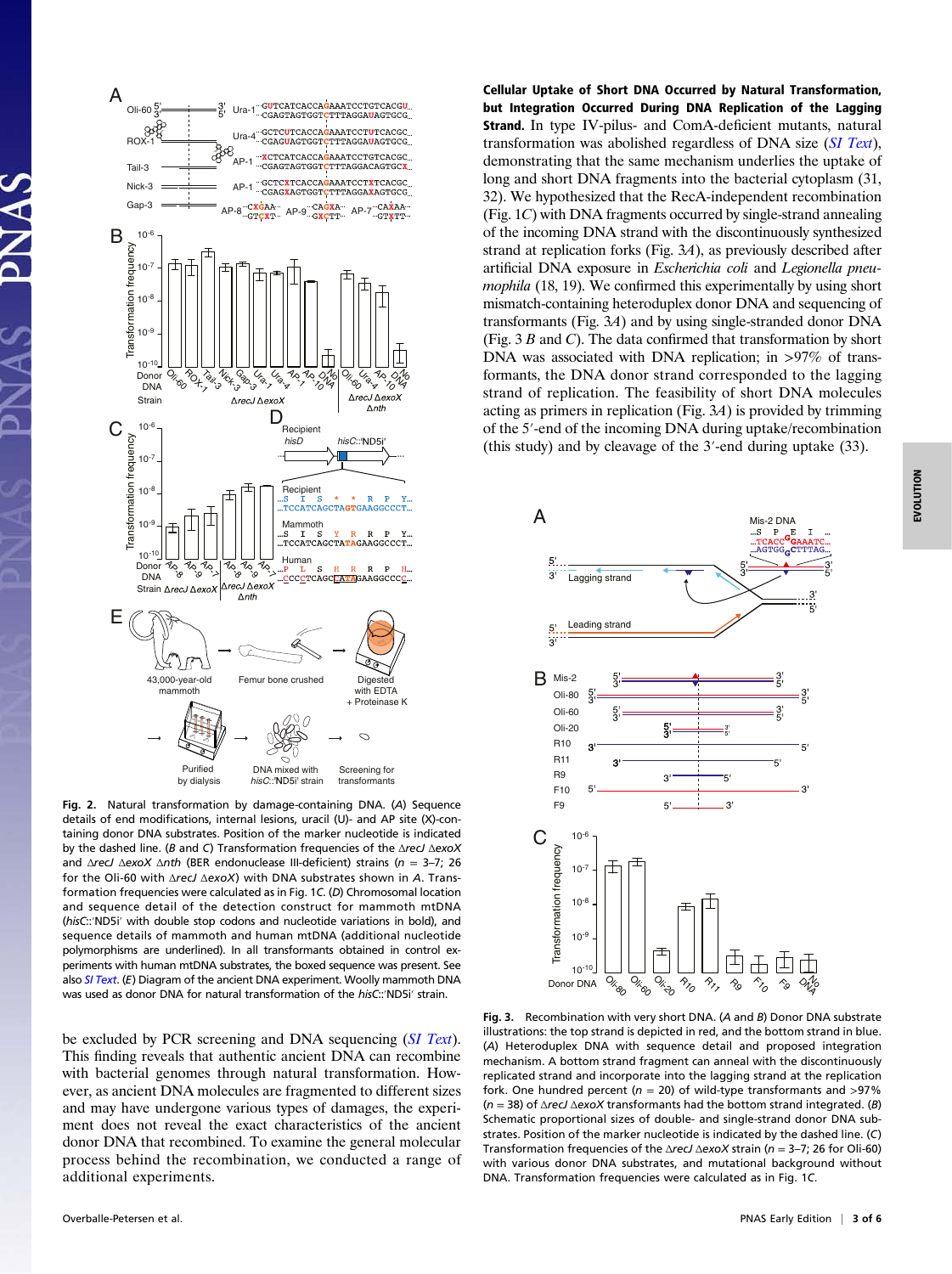Double-Nucleotide Variations Escaped DNA Mismatch Repair. Because recombination with short DNA containing single-nucleotide variations (SNVs) results in mismatched base pairs, we investigated the influence of the DNA mismatch repair (MMR) on natural transformation. Transformation frequencies for short DNA molecules decreased when multiple nonadjacent SNVs were present, but were increased 50-fold for DNA molecules containing two neighboring SNVs, which we term double-nucleotide variations (DNVs) (Fig.  $4 \text{ } A$  and B). With an MMR-deficient (ΔmutS) strain, transformation by all substrates was uniformly increased to the DNV level. These results demonstrate that MMR acts on mismatched recombination intermediates and that adjacent nucleotide mismatches escape this DNA repair mechanism. DNVs therefore have a higher likelihood of successful recombination, and if neutral or advantageous, they may accumulate as doublenucleotide polymorphisms (DNPs) in naturally transformable bacterial populations over time.

DNPs Are More Frequent in Transformable than in Nontransformable Bacterial Species. We investigated the prevalence of DNPs by collecting 91 GenBank genomes for transformable and nontransformable bacterial species (Fig. 4C, [Table S2,](http://www.pnas.org/lookup/suppl/doi:10.1073/pnas.1315278110/-/DCSupplemental/st02.docx) and [SI Text](http://www.pnas.org/lookup/suppl/doi:10.1073/pnas.1315278110/-/DCSupplemental/pnas.201315278SI.pdf?targetid=nameddest=STXT)) and we resequenced 25 of the strains to test the genomes' quality ([SI Text](http://www.pnas.org/lookup/suppl/doi:10.1073/pnas.1315278110/-/DCSupplemental/pnas.201315278SI.pdf?targetid=nameddest=STXT) and [Table S3](http://www.pnas.org/lookup/suppl/doi:10.1073/pnas.1315278110/-/DCSupplemental/st03.docx)). Using a separate multiple alignment for each species, we counted the number of unique nucleotide polymorphisms for nontransformable and transformable species [\(Table S2\)](http://www.pnas.org/lookup/suppl/doi:10.1073/pnas.1315278110/-/DCSupplemental/st02.docx). To ensure statistical independence of the counts, we define "unique" as a polymorphism that only occurs once in a multiple alignment column. We divided them into polymorphisms with no immediately adjacent nucleotide differences (SNPs), polymorphisms that occur as adjacent pairs (DNPs), and polymorphisms that occur in contiguous stretches of >2 nt (multiples: three to six adjacent polymorphisms; see [SI Text](http://www.pnas.org/lookup/suppl/doi:10.1073/pnas.1315278110/-/DCSupplemental/pnas.201315278SI.pdf?targetid=nameddest=STXT) for details). On the total counts of polymorphisms (Fig. 4D) we applied pairwise  $\chi^2$  tests of homogeneity to statistically test whether the proportions of observed SNPs, DNPs, and multiples are the same in transformable and nontransformable bacteria (thereby accounting for difference in nucleotide diversity between the groups; see [SI Text](http://www.pnas.org/lookup/suppl/doi:10.1073/pnas.1315278110/-/DCSupplemental/pnas.201315278SI.pdf?targetid=nameddest=STXT) for further details). We find that the proportion of unique DNPs to SNPs is significantly higher in transformable than in nontransformable species (Fig. 4E;  $\chi^2$  P value << 0.001). To investigate whether this pattern could be due to an overall higher rate of mutation in transformable species, we also assessed the proportion of DNPs relative to multiples. We find that nontransformable species have a higher proportion of multiples than DNPs (Fig. 4E;  $\chi^2$  P value << 0.001). This shows that the excess of DNPs could not have been driven by a generally increased presence of multiples in transformable species. Consequently, these tests support the hypothesis of an increased proportion of DNPs in transformable bacterial species. It is pointed out that this analysis only concerns the proportions of observed polymorphisms and informs on neither the length of DNA recombination events, nor on the age of transforming DNA molecules. Despite using more nontransformable than transformable strains, we still count more polymorphisms in the latter group (Fig. 4D). To control for potential analysis artifacts arising from the greater number of nontransformable genomes, we created three reduced datasets that contained only five random strains of each species, thus equalizing the number of strains in each group of species. Multiple alignments, polymorphism counting, and statistical tests were conducted as for the complete dataset. The pattern of increased DNPs in transformable bacteria holds for all three reduced datasets with high statistical significance (all  $\chi^2$  P values << 0.001). Furthermore, we always counted fewer total unique polymorphisms in the nontransformable species.



Fig. 4. Double-nucleotide variants and polymorphism genome analysis. (A) Sequence details of nucleotide variation-containing donor DNA substrates (nucleotide exchanges in red). The dashed line indicates the position of the marker nucleotide. (B) Transformation frequencies of the  $\Delta$ recJ  $\Delta$ exoX, wildtype, and ΔrecJ ΔexoX ΔmutS strains (n = 3–7; 26 for Oli-60 with ΔrecJ ΔexoX) obtained with DNA substrates shown in A. Transformation frequencies were calculated as in Fig. 1C. (C–E) Distribution of DNPs, multiples, and SNPs in transformable and nontransformable bacterial species. (C) Bacterial genomes used for analysis. (D) Total polymorphism counts in transformable and nontransformable species. (E) Normalization of counts for direct visual comparison of the proportions of total polymorphisms of DNPs, multiples, and SNPs within nontransformable and transformable species, respectively.

#### **Discussion**

Our findings reveal that short and damaged free DNA molecules, whether contemporary or ancient, remain available for natural genetic transformation of bacteria. The chemistry of damaged DNA does not in itself render the DNA biologically inactive. Importantly, and in contrast to transformation by longer DNA fragments, genomic incorporation of short and degraded DNA fragments is RecA independent, occurs at the replication fork, and does not require the DNA source and recipient cells to be present together in either space or time. Our analysis of DNPs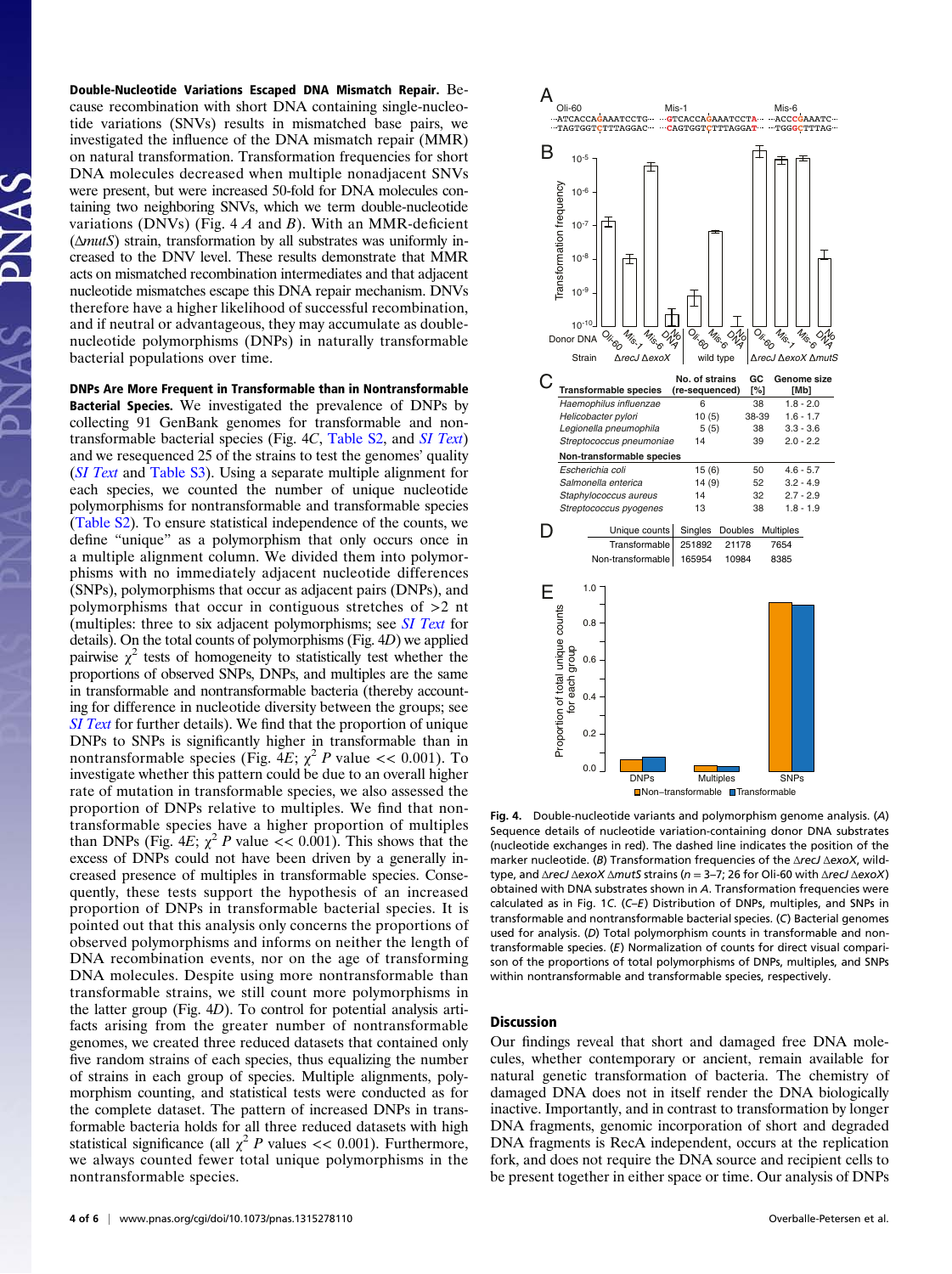in the genomes of naturally transformable bacteria match the nucleotide variation patterns we have detected and supports the experimental evidence provided here for a general genetic process in bacteria. Taken together, our observations suggest that natural transformation of short and degraded DNA takes place in nature. Consequently, our findings imply that highly fragmented DNA molecules may contribute to bacterial evolution. Further studies will reveal the broader impact of short fragment transformation in different species and environments.

The outcomes of natural transformation with short DNA fragments will differ substantially from those of transformation by longer DNA segments, such as those containing entire genes, operons, and mobile genetic elements (34). Natural transformation with very short DNA will, due to size constraints, lead to base pair substitutions resulting in modification or loss of resident gene functions, rather than acquisition and integration of entire genes. The outcome therefore resembles point mutational processes, and consequently short fragment length transformation may be a causal factor behind genetic polymorphisms so far attributed only to spontaneous mutation. Importantly, short DNA molecules do not encounter the same recombinational barriers to natural transformation as longer DNA fragments. The constraints on recombination due to conflicting gene order, function, and DNA similarity are minor. Although requirements for DNA similarity are still present, short similar DNA stretches are more likely to be conserved for a broader range of species. Also, the probability of random sequence similarity increases with shorter fragment size. Additionally, when DNA fragments containing abasic sites recombine through natural transformation, the outcome resembles a random mutagenic process with respect to the repair of the abasic nucleotide site. Consequently, the conditions for degradation of DNA in an environmental setting may influence the generation of genetic diversity in a bacterial community.

The recombination frequencies reported with short DNA are relatively low compared with transformation with high–molecular-weight DNA in laboratory models. However, the bacterial recombinational potential with DNA should be seen in the broader context of DNA exposure. Of the vast amounts of free DNA in the environment, the majority will exhibit various stages of degradation (3, 35, 36). Additionally, threshold levels for biologically significant gene transfer frequencies remains to be established for bacterial systems, and differences in transfer frequencies may have little or no impact on long-term evolutionary outcomes (37). The biological impact of DNA acquisitions will depend on a range of factors, including the fitness advantages they may provide (38, 39). It should be noted that in our study both short and long donor DNA molecules transform bacteria in compliance with a one-hit kinetic model [\(Fig. S2\)](http://www.pnas.org/lookup/suppl/doi:10.1073/pnas.1315278110/-/DCSupplemental/pnas.201315278SI.pdf?targetid=nameddest=SF2), as expected for DNA recombination during natural transformation. Consequently, the probability that a short DNA molecule transforms a bacterial cell depends on the absolute number of molecules available, and not the overall DNA concentration (Fig. 1B). For a DNV-containing 60-bp fragment about  $8 \times 10^{10}$  molecules (equivalent to 5 ng) yield one wild-type transformant within a short DNA exposure period (2 h). This efficiency is reproducible regardless of the DNA concentration applied or excess of nontransforming DNA present ([Figs. S2](http://www.pnas.org/lookup/suppl/doi:10.1073/pnas.1315278110/-/DCSupplemental/pnas.201315278SI.pdf?targetid=nameddest=SF2) and [S4](http://www.pnas.org/lookup/suppl/doi:10.1073/pnas.1315278110/-/DCSupplemental/pnas.201315278SI.pdf?targetid=nameddest=SF4)).

The number of DNA molecules required is comparable to the number of cells needed (about  $1 \times 10^{10}$ ) for a specific point mutation to occur (Fig. 1A). For the probability of two adjacent point mutations to occur in one cell, the number of bacterial cells required is much higher, rendering the chance for a double mutation to spontaneously occur in an observable setting extremely low. In contrast, exposure to short DNA molecules can lead to dinucleotide exchanges at >8 orders of magnitude higher frequencies, because it occurs as a single recombination event and not two independent point mutations in the same cell. These considerations imply that natural transformation is a plausible way to acquire adjacent nucleotide polymorphisms such as DNPs, which is supported by the elevated ratio of DNPs over SNPs in naturally competent bacteria (Fig.  $4 C-E$ ). Taken together, the results suggest that natural transformation by fragmented and damaged DNA plays a role in shaping genomes of naturally competent bacteria.

## Possible Implications and Perspectives

The ability of bacteria to recombine with fragmented and chemically damaged DNA may be of practical concern in some contexts. For example, two adjacent nucleotide changes can result in markedly increased antibiotic drug resistance in bacterial pathogens (40, 41). Biological waste disposal and decontamination practices, e.g., in hospitals where antibiotic-resistant infections are common, are focused on controlling organisms rather than free DNA molecules, and usually result in only partial DNA fragmentation (42). The possible impact of exposure to short DNA fragments on microbial evolution in hospital settings should be further studied.

Horizontal gene transfer is argued to have been a major evolutionary force in early life (43–45). In contrast to transformation by longer DNA sequences, which requires dedicated recombination functions, natural transformation by short and degraded DNA can occur during cellular replication. It is therefore tempting to speculate that this pathway of genetic recombination represents a plausible mechanistic model for the occurrence of passive genetic exchange in early single-celled populations, before the evolution of complex systems such as sexual reproduction or RecA-mediated homologous recombination. The genetic process described here suggests that early horizontal genetic transfer could have occurred in primitive cells after uptake of short DNA segments, which would have augmented evolutionary change. In addition to its main function as an important nutrient source, short DNA fragments may have contributed to exchange of beneficial mutations in early cells and continue to do so in extant microbial populations.

The potential for bacteria to take up degraded DNA, leading to single or a few nucleotide changes, adds another perspective to our understanding of the factors that drive microbial genome evolution. Models of population genetics and molecular evolution often rely on "memoryless" Markov processes, which predict the future genetic state of a reproducing population solely from its current state. Such models may not fully represent dynamical feedback between the diversity of environmental DNA and the replicating microbial gene pool. We propose that rates of molecular evolution in naturally transformable species may be influenced by the diversity of free environmental DNA. Furthermore, our findings suggest that bacterial recombination occurs with DNA fragments of considerable age, even from extinct microbial species. This suggests an additional, previously unrecognized contributor to molecular evolution. Recombination with DNA from temporally separated populations or species will bypass generations of cellular division and result in the transfer of genetic information over evolutionary time. We call this phenomenon "anachronistic evolution."

## Materials and Methods

Strains, Primers, and Plasmids. The bacterial strains were constructed using standard procedures (see ref. 46 and [SI Text](http://www.pnas.org/lookup/suppl/doi:10.1073/pnas.1315278110/-/DCSupplemental/pnas.201315278SI.pdf?targetid=nameddest=STXT)). Primers are listed in [Table S4](http://www.pnas.org/lookup/suppl/doi:10.1073/pnas.1315278110/-/DCSupplemental/st04.docx). All strains are listed in [Table S5.](http://www.pnas.org/lookup/suppl/doi:10.1073/pnas.1315278110/-/DCSupplemental/st05.docx) Details of strain construction and charac-terization are described in [SI Text](http://www.pnas.org/lookup/suppl/doi:10.1073/pnas.1315278110/-/DCSupplemental/pnas.201315278SI.pdf?targetid=nameddest=STXT).

Natural Transformation Experiments. Natural transformation experiments were performed as described in ref. 47 and [SI Text](http://www.pnas.org/lookup/suppl/doi:10.1073/pnas.1315278110/-/DCSupplemental/pnas.201315278SI.pdf?targetid=nameddest=STXT), using as donor DNA chromosomal DNA, PCR products, or hybridized custom primers (including molecules containing 5'-adducts, uracil, or AP sites; [Table S4\)](http://www.pnas.org/lookup/suppl/doi:10.1073/pnas.1315278110/-/DCSupplemental/st04.docx). See [SI Text](http://www.pnas.org/lookup/suppl/doi:10.1073/pnas.1315278110/-/DCSupplemental/pnas.201315278SI.pdf?targetid=nameddest=STXT) for details on preparation of donor DNA. Unless stated otherwise, transformation frequencies are calculated as transformants per recipient and are given